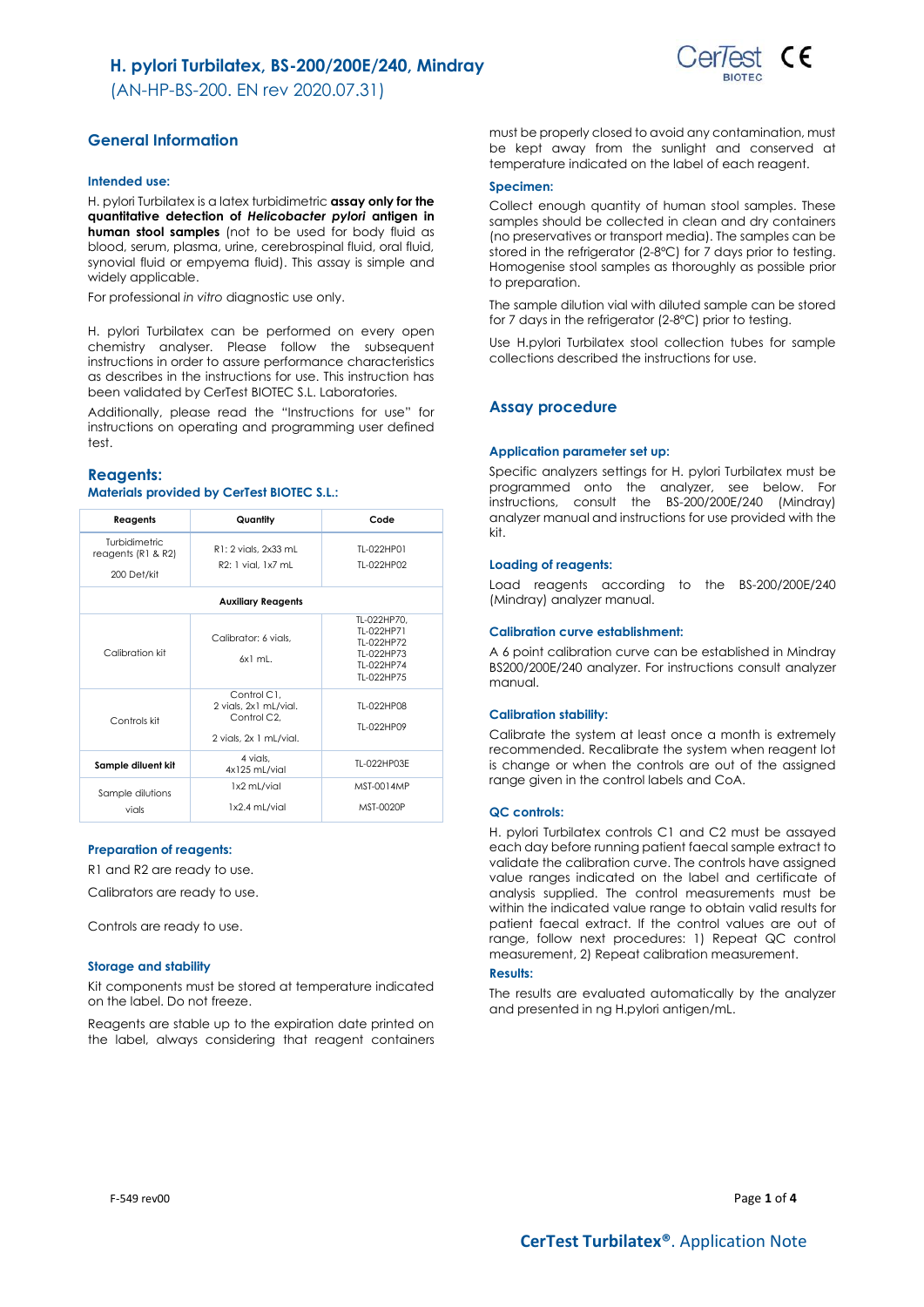

(AN-HP-BS-200. EN rev 2020.07.31)

## **Performance characteristics**

The following results have been obtained during the validation of H.pylori Turbilatex on the BS-200/200E/240 (Mindray) analyzer.

#### **Linearity:**

H. pylori Turbilatex on BS-200/200E/240 (Mindray) analyzer using calibrator kit is linear in the calibration range of 0-40 ng H.pylori antigen/mL.



### **Measuring range:**

H.pylori Turbilatex assay measuring range is 0.8-40 ng H.pylori antigen/ml on the BS-200/200E/240 (Mindray) analyzer. Samples higher concentrated than 40 ng H.pylori antigen/ml of stool must be diluted for proper quantification by the user, using additional sample buffer.

### **Prozone effect**

Using the reported parameters, no prozone effect (hook effect) was observed up to 0.2 mg *H. pylori* antigen/mL of stool. Samples with H. pylori antigen concentration of 0.2 mg H. pylori antigen/mL give a typical positive result >40 ng H.pylori antigen/mL.

### **Detection limit**

**Limit of detection (LOD): 0.8 ng H. pylori antigen/mL (\*).** The lower limit of detection of H. pylori Turbilatex was determined on 20 samples and 2 sample replicates as the mean value + 2xSD.

### **Limit of quantification (LOQ): 1 ng H. pylori antigen/mL (\*).**

The lower limit of quantification is defined as the lowest actual amount of analysis that can be reliably detected; imprecision is  $\langle 20\% \rangle$  as CV% on the BS-200/200E/240 (Mindray) analyzer.

#### *(\*) Data obtained by the analyser Biolis 24i (Tokyo Boeki)*

#### **Precision**

| H. pylori Turbilatex was tested with three different controls |  |
|---------------------------------------------------------------|--|
| levels.                                                       |  |

|                  | Low            | Medium          | High            |
|------------------|----------------|-----------------|-----------------|
|                  | $(1 \nmid mL)$ | $(10 \nmid mL)$ | $(40 \nmid mL)$ |
| N                | 20             | 20              | 20              |
| Mean $(\mu g/g)$ | 1.05           | 9.82            | 41.32           |
| SD(µg/g)         | 0.14           | 0.91            | 2.52            |
| CV (%)           | 13             | 9               | 6               |

### **Method comparison**

Results obtained with H. pylori Turbilatex on the BS-200/200E/240 (Mindray) analyzer were compared with an immunochromatographic test (CerTest *H. pylori*, CerTest). The results were as follows:

|                                             | Sensitivity | Specificity |
|---------------------------------------------|-------------|-------------|
| H. pylori Turbilatexys<br>CerTest H. pylori | 86.5%       | >98%        |

### **Shipping damage**

Please notify your distributor, it this product was received damaged.

## **Symbols key**

| IVD        | For in vitro diagnostic use only     |     | Keep dry               |  |
|------------|--------------------------------------|-----|------------------------|--|
| li.        | Consult instructions for use         |     | Temperature limitation |  |
| <b>REF</b> | Catalogue number                     | LOT | Lot number             |  |
|            | Use by                               |     | Manufacturer           |  |
| Σ<br>n     | Contains sufficient for <n> test</n> | DIL | Sample diluent         |  |
|            | Keep out of the sunlight             |     |                        |  |

## **Manufacturer**

#### **CERTEST BIOTEC S.L.**

Pol. Industrial Río Gállego II,Calle J, Nº 1, 50840, San Mateo de Gállego, Zaragoza (SPAIN) www.certest.es

### **NOTES**

Please refer to the instruction for use for the detailed information about the test on the following:

**Synthesis; Principle; Precautions; Reagents; Specimen collection and preparation; Interpretation of results and limitations.**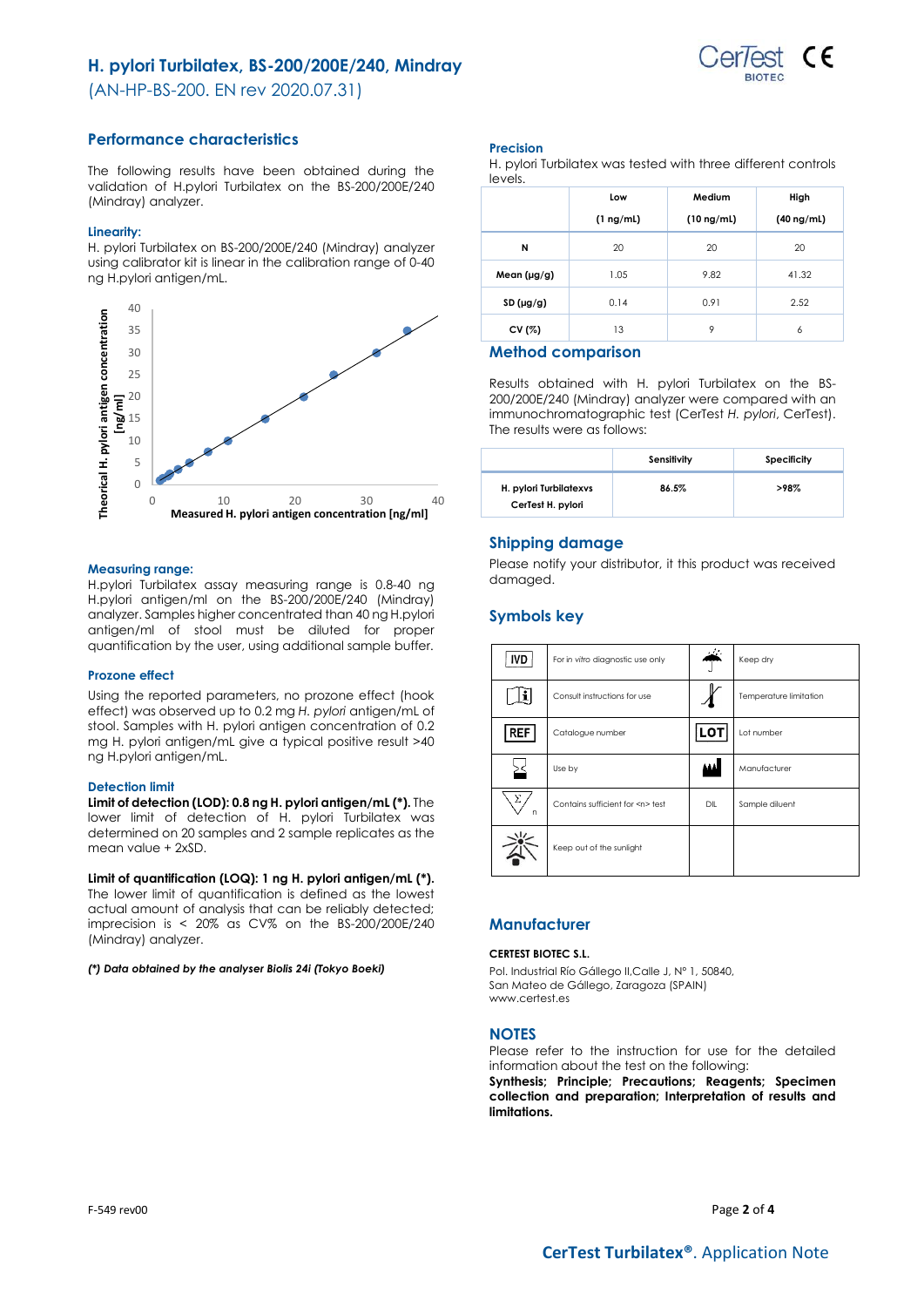

(AN-HP-BS-200. EN rev 2020.07.31)

## **The parameters optimized for BS200 might be applied for BS200E and BS240.**

## **BS-200 (Mindray) /Application parameters**

| <b>ASSAY PARAMETERS</b>   |                          |
|---------------------------|--------------------------|
| Std. No                   | 6                        |
| R1                        | 305 µL                   |
| Sample                    | $15 \mu L$               |
| R2                        | $25$ $\mu$ L             |
| Others                    | <b>NA</b>                |
| Reaction mode             | Endpoint                 |
| Primary wavelength        | 450 nm                   |
| Secondary wavelength      | 800 nm                   |
| <b>Direction</b>          | Increase                 |
| Reagent blank lecture     | 1 cycle                  |
| <b>Final lecture</b>      | 20 cycle                 |
| Reaction time             | 10 min                   |
| Linear range              | 0-40 ng/ml               |
| <b>CALIBRATION</b>        |                          |
|                           |                          |
| <b>Calibration Method</b> | Linear                   |
| Calibration set           | 5 calibrators + Blank    |
| <b>Blank</b>              | Calibrator 1 (0 ng/ml)   |
| Calibrator 1              | Calibrator 2 (2.5 ng/ml) |
| Calibrator 2              | Calibrator 3 (5 ng/ml)   |
| Calibrator 3              | Calibrator 4 (10 ng/ml)  |
| Calibrator 4              | Calibrator 5 (20 ng/ml)  |
| Calibrator 5              | Calibrator 6 (40 ng/ml)  |
| <b>STEPS</b>              |                          |
| <b>Addition R1</b>        |                          |
| <b>Addition Sample</b>    |                          |
| Incubation                |                          |
| <b>Addition R2</b>        |                          |
| <b>Blank Lecture</b>      | Cycle 1                  |
| Incubation                |                          |